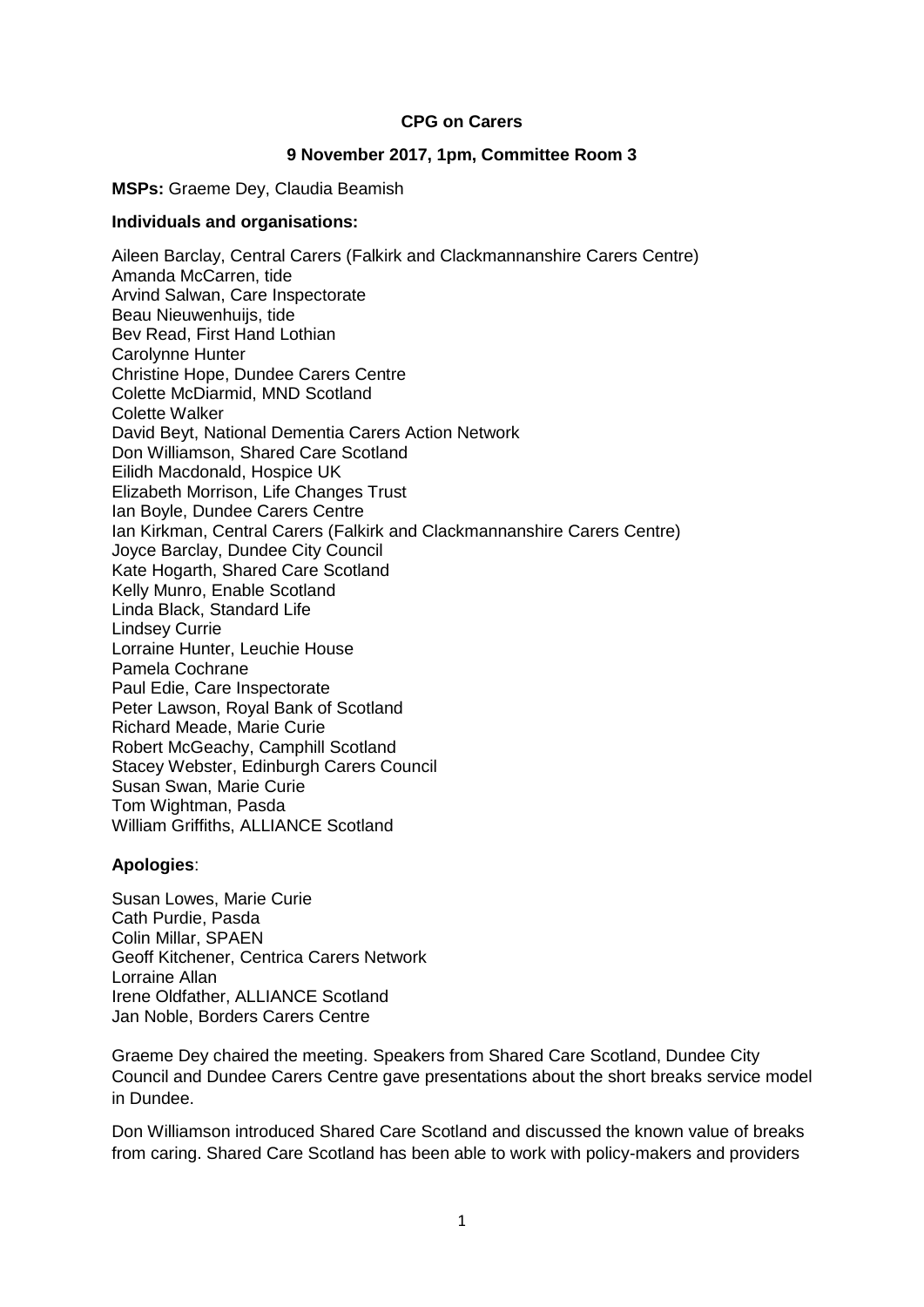to develop a broader interpretation of short breaks, and brokerage services play an important role in accessing more suitable breaks for carers and their families.

Joyce Barclay gave an overview of the approach to short breaks in Dundee. There is a joint working approach with good partnership working and clear aims and objectives, which is important to the success of the approach. As the Carers (Scotland) Act approaches implementation and there will be eligibility criteria for carer support and a duty to consider whether a carer's need for support can be met by a break from caring, the service will take this into account and examine how provision can be enhanced.

Christine Hope and Ian Boyle provided more information about the brokerage model that takes place in Dundee. Brokerage allows a more person-centred approach that looks at the carer's whole life and long-term solutions, rather than a one-size-fits-all one-off break that does not tackle the real issue. This model also allows the service to be more efficient and deliver more breaks to more carers. Carers can contribute to the cost of their own breaks which may increase their perception of choice and ownership.

Pamela Cochrane spoke about her experience as a carer using the short breaks service. She appreciates the person-centred approach, and the ability to explore exactly the kind of break she wants to have (hydrotherapy) has led the short breaks service to expand their directory to include this.

Graeme Dey thanked the speakers for their contributions and enquired under what circumstances carers would pay contributions towards the cost of their break. Ian explained that carers' finances were assessed as part of the general needs assessment and those who could afford to contribute were able to do so, but there was never any obligation to contribute. Tom Wightman asked if there was a limit on the amount of money provided for an individual break. It was confirmed that there is a limit but it is not advertised and the brokerage model does allow for very efficient use of funding. Carolynne Hunter asked about criteria for a break, as she has struggled to access a break due to her daughter's complex needs that require specialist support. Joyce Barclay acknowledged that this can be difficult, but a brokerage model would aim to access additional replacement care of the required specialist nature in order to provide a break for the carer.

Graeme Dey asked about how demand for the service was assessed and measured. The service has delivered a higher number of breaks in 2016-17 than the previous year (350, up from 241). The increase has been due to efficiency and improvements in the service, and increases in the funding available; no one has ever been turned away. Arvind Salwan asked if brokerage was a sustainable model. The most important sustainable aspect of the service is the person-centred approach, which is inherently efficient; Ian cited an example of a carer who had initially wanted support to access driving lessons, but through a conversation exploring long-term plans, it became apparent that running a car would not be affordable, and a more efficient and appropriate solution for a break was found.

Lindsey Currie mentioned problems with person-centred arrangements such as self-directed support and how this could sometimes be difficult to work with established services, particularly for those with complex needs. Joyce explained how SDS was managed in Dundee, and how the brokerage service worked with this to allow for flexibility. It was highlighted that the Dundee approach is distinctive, which is why it is important to highlight and showcase the positive outcomes and good practice.

Richard Meade asked how needs were assessed and how carers in need of the service were identified. Joyce explained there was a Dundee-wide strategic needs assessment and a specific assessment for carers, and information on needs are also gathered for a range of